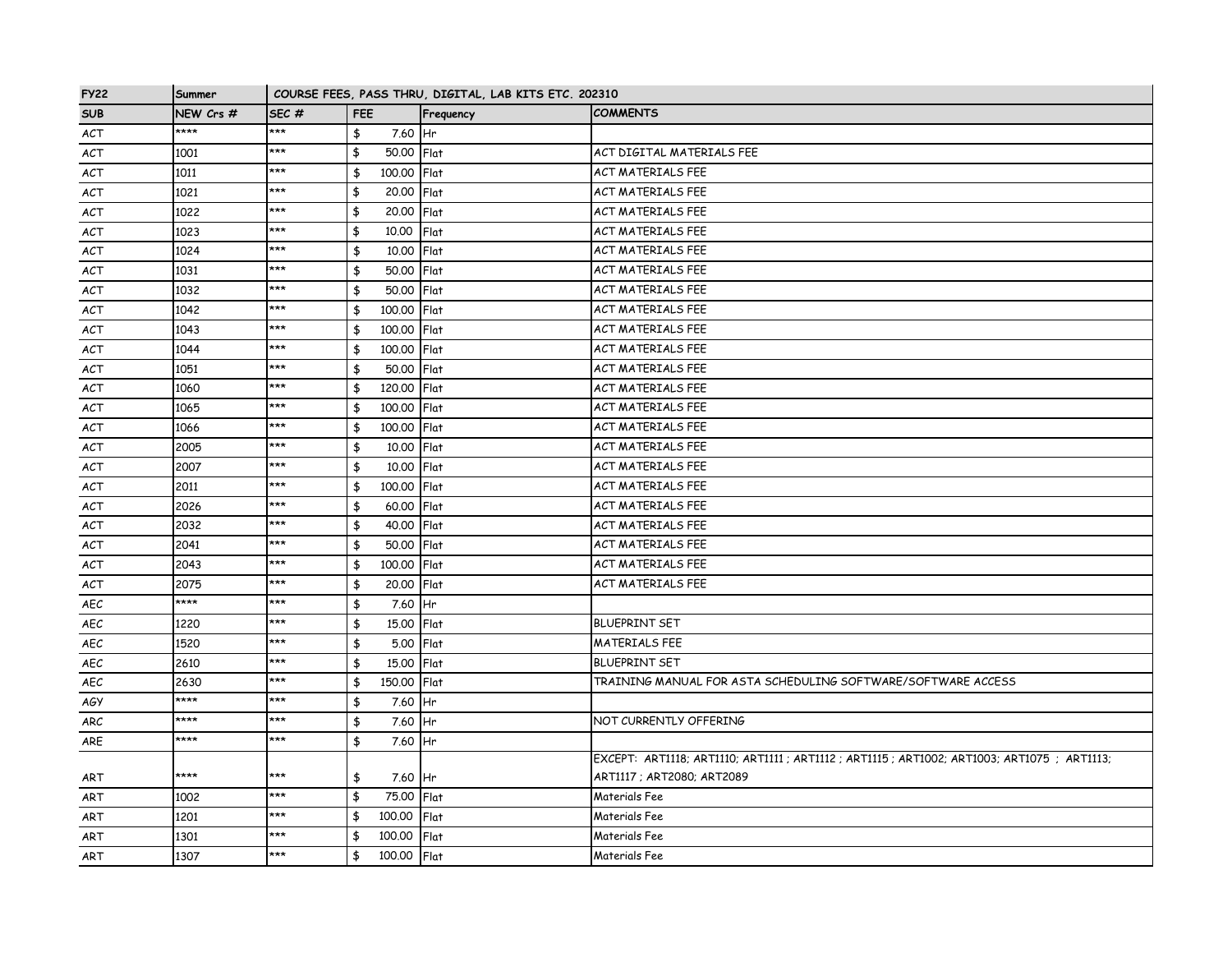| ASE | **** | ***                        | \$<br>7.60 Hr     |                             |
|-----|------|----------------------------|-------------------|-----------------------------|
| AST | **** | ***                        | \$<br>7.60 Hr     |                             |
| AUT | **** | ***                        | \$<br>7.60 Hr     |                             |
| BIO | **** | ***                        | 7.60 Hr<br>\$     |                             |
| BIO | 1005 | $C^{\star\star}$           | \$<br>165.95 Flat | COST OF LAB KIT;            |
| BIO | 1111 | $C^{\star\star}$           | \$<br>167.00 Flat | COST OF LAB KIT:            |
| BIO | 1112 | $C^{\star\star}$           | \$<br>198.95 Flat | COST OF LAB KIT             |
| BIO | 2101 | $C^{\star\star}$           | \$<br>164.95 Flat | COST OF LAB KIT             |
| BIO | 2102 | $C^{\star\star}$           | \$<br>141.95 Flat | COST OF LAB KIT             |
| BIO | 2104 | $C^{\star\star}$           | 333,00 Flat<br>\$ | COST OF LAB KIT             |
| BIO | 2121 | $C^{\star\star}$           | \$<br>147.95 Flat | COST OF LAB KIT             |
| CAD | **** | ***                        | \$<br>7.60 Hr     |                             |
| CAD | 2455 | ***                        | 50,00 Flat<br>\$  | CAD MATERIALS FEE           |
| CAD | 2456 | ***                        | \$<br>100.00 Flat | CAD MATERIALS FEE           |
| CAD | 2458 | ***                        | \$<br>50.00 Flat  | CAD MATERIALS FEE           |
| CAD | 2660 | ***                        | \$<br>75.00 Flat  | CAD MATERIALS FEE           |
| CAD | 2661 | ***                        | \$<br>100.00 Flat | CAD MATERIALS FEE           |
| CAR | **** | ***                        | \$<br>7.60 Hr     |                             |
| CAR | 1002 | ***                        | \$<br>25.00 Flat  | CAR MATERIALS FEE           |
| CAR | 1003 | ***                        | \$<br>50.00 Flat  | CAR MATERIALS FEE           |
| CAR | 1004 | ***                        | \$<br>100,00 Flat | CAR MATERIALS FEE           |
| CAR | 1015 | ***                        | \$<br>25,00 Flat  | CAR MATERIALS FEE           |
| CAR | 1023 | ***                        | \$<br>25,00 Flat  | CAR MATERIALS FEE           |
| CAR | 1025 | ***                        | \$<br>75,00 Flat  | CAR MATERIALS FEE           |
| CAR | 1030 | ***                        | \$<br>50.00 Flat  | CAR MATERIALS FEE           |
| CAR | 1034 | $***$                      | \$<br>75,00 Flat  | CAR MATERIALS FEE           |
| CAR | 1035 | $***$                      | \$<br>50.00 Flat  | CAR MATERIALS FEE           |
| CAR | 1040 | ***                        | \$<br>50.00 Flat  | CAR MATERIALS FEE           |
| CAR | 1046 | $***$                      | \$<br>75.00 Flat  | CAR MATERIALS FEE           |
| CAR | 1050 | ***                        | \$<br>50.00 Flat  | CAR MATERIALS FEE           |
| CAR | 1060 | ***                        | \$<br>75,00 Flat  | CAR MATERIALS FEE           |
| CHE | **** | ***                        | \$<br>7.60 Hr     |                             |
| CHE | 1011 | $C^{\star\star}$           | \$<br>168,00 Flat | COST OF LAB KIT             |
| CHE | 1012 | $C^{\star\star}$           | \$<br>225,00 Flat | COST OF LAB KIT             |
| CHE | 1111 | $C^{\star\star}$           | 202.95 Flat<br>\$ | COST OF LAB KIT             |
| CHE | 1112 | $C^{\star\star}$           | 217.95 Flat<br>\$ | COST OF LAB KIT             |
| CIS | **** | ***                        | \$<br>7.60 Hr     | EXCEPT: CIS2003             |
| CIS | 2020 | $C^{\star\star}$           | \$<br>120.00 Flat | COMPUTER NETWORKING LAB FEE |
| CIS | 2040 | $\mathcal{L}^{\star\star}$ | 120.00 Flat<br>\$ | COMPUTER NETWORKING LAB FEE |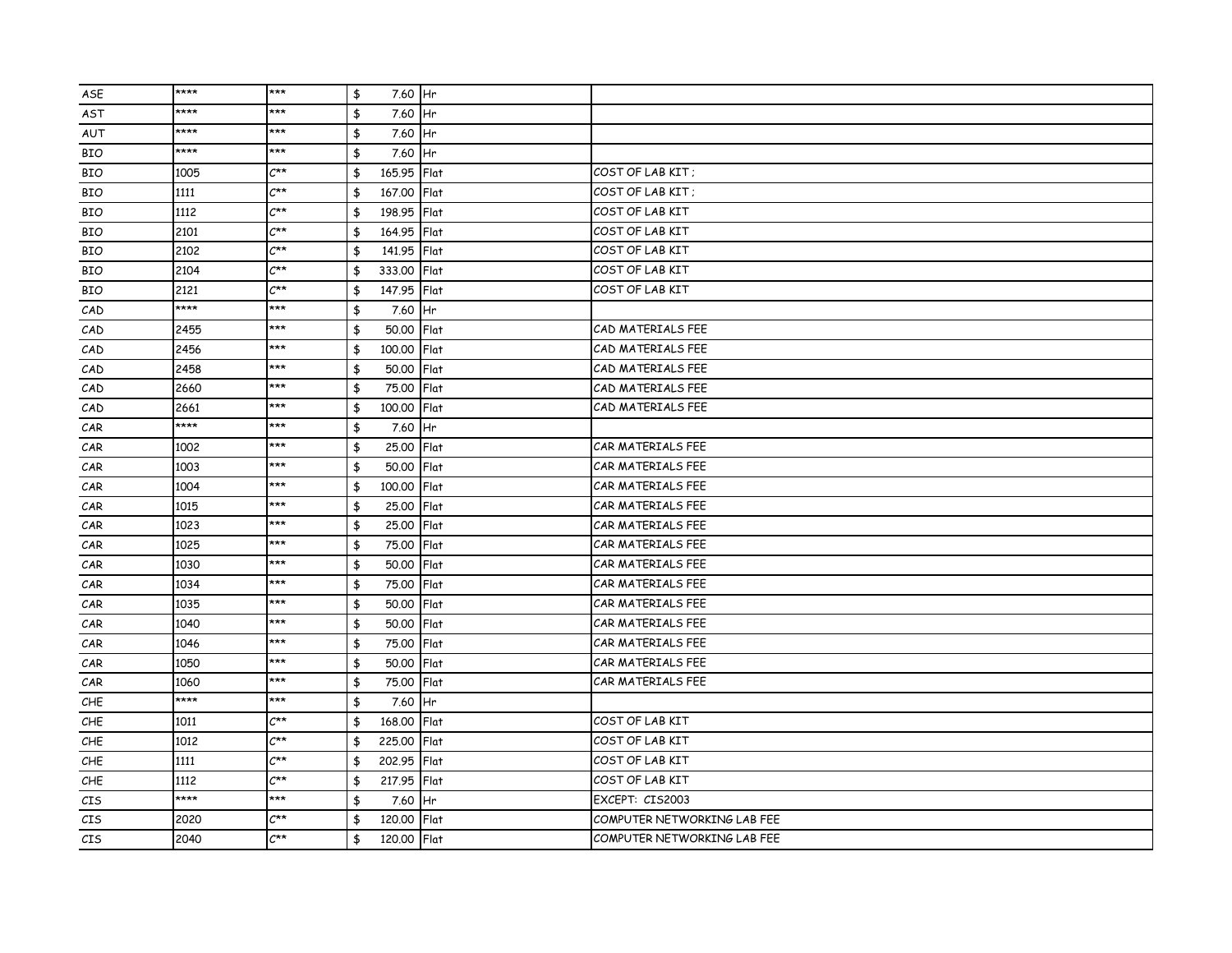| CIS | 2063 | $***$                      | \$           | 200.00 Flat | <b>EXAM FEE</b>                                                              |
|-----|------|----------------------------|--------------|-------------|------------------------------------------------------------------------------|
| CIS | 2067 | $\mathcal{L}^{\star\star}$ | 120,00<br>\$ |             | COMPUTER NETWORKING LAB FEE                                                  |
| CNG | **** | ***                        | \$           | 7.60 Hr     |                                                                              |
| CNG | 1020 | $C^{\star\star}$           | \$           | 105.00 Flat | COMPUTER NETWORKING                                                          |
| CNG | 1021 | ***                        | \$           | 200.00 Flat | <b>EXAM FEE</b>                                                              |
| CNG | 1021 | $\mathcal{L}^{\star\star}$ | \$           | 105,00 Flat | COMPUTER NETWORKING                                                          |
| CNG | 1024 | $\mathcal{L}^{\star\star}$ | \$           | 105.00 Flat | COMPUTER NETWORKING                                                          |
| CNG | 1025 | $C^{\star\star}$           | \$           | 105.00 Flat | COMPUTER NETWORKING LAB FEE                                                  |
| CNG | 1031 | $C^{\star\star}$           | \$           | 105.00 Flat | COMPUTER NETWORKING                                                          |
| CNG | 1032 | ***                        | \$           | 300.00 Flat | <b>EXAM FEE (NEW 202020)</b>                                                 |
| CNG | 1032 | $C^{\star\star}$           | \$           | 105.00 Flat | COMPUTER NETWORKING                                                          |
| CNG | 1033 | $C^{\star\star}$           | \$           | 105.00 Flat | COMPUTER NETWORKING                                                          |
| CNG | 2057 | $\mathcal{L}^{\star\star}$ | \$           | 105.00 Flat | COMPUTER NETWORKING LAB FEE                                                  |
| CNG | 206* | ***                        | \$           | 21,50 Hr    | CISCO FEE                                                                    |
| CNG | 2060 | $C^{\star\star}$           | \$           | 120,00 Flat | COMPUTER NETWORKING LAB FEE                                                  |
| CNG | 2062 | ***                        | \$           | 330.00 Flat | <b>EXAM FEE</b>                                                              |
| CON | **** | ***                        | \$           | 7.60 Hr     | EXCEPT: CON 1028; CON 1045; CON 1046; CON 1075; CON 2007; CON 2031; CON 2045 |
| CON | 1042 | ***                        | \$           | 27.00 Flat  | <b>EXAM FEE</b>                                                              |
| CON | 1052 | ***                        | \$           | 100.00 Flat | <b>MATERIALS FEE</b>                                                         |
| CON | 1052 | ***                        | \$           | 24.00 Flat  | <b>EXAM FEE</b>                                                              |
| CON | 1053 | ***                        | \$           | 100.00 Flat | MATERIALS FEE                                                                |
| CON | 1053 | ***                        | \$           | 21,00 Flat  | <b>EXAM FEE</b>                                                              |
| CON | 1054 | ***                        | \$           | 100.00 Flat | <b>MATERIALS FEE</b>                                                         |
| CON | 1054 | ***                        | \$           | 21.00 Flat  | <b>EXAM FEE</b>                                                              |
| CON | 1055 | ***                        | \$<br>150,00 | Flat        | Materials Fee                                                                |
| CON | 1055 | ***                        | \$<br>21,00  | Flat        | Exam Fee                                                                     |
| CON | 1057 | ***                        | \$           | 100.00 Flat | <b>MATERIALS FEE</b>                                                         |
| CON | 1057 | ***                        | \$           | 27,00 Flat  | <b>EXAM FEE</b>                                                              |
| CON | 1058 | ***                        | \$           | 100.00 Flat | <b>MATERIALS FEE</b>                                                         |
| CON | 1058 | ***                        | \$           | 27.00 Flat  | <b>EXAM FEE</b>                                                              |
| CON | 1059 | ***                        | \$           | 100.00 Flat | <b>MATERIALS FEE</b>                                                         |
| CON | 1059 | ***                        | \$           | 27.00 Flat  | <b>EXAM FEE</b>                                                              |
| CON | 1060 | ***                        | \$           | 100.00 Flat | <b>MATERIALS FEE</b>                                                         |
| CON | 1060 | ***                        | \$           | 33,00 Flat  | <b>EXAM FEE</b>                                                              |
| CON | 1061 | ***                        | \$           | 100,00 Flat | MATERIALS FEE                                                                |
| CON | 1061 | ***                        | \$           | 27.00 Flat  | <b>EXAM FEE</b>                                                              |
| CON | 1062 | ***                        | \$           | 100.00 Flat | <b>MATERIALS FEE</b>                                                         |
| CON | 1062 | $***$                      | \$           | 36.00 Flat  | <b>EXAM FEE</b>                                                              |
| CON | 1063 | ***                        | \$           | 100.00 Flat | <b>MATERIALS FEE</b>                                                         |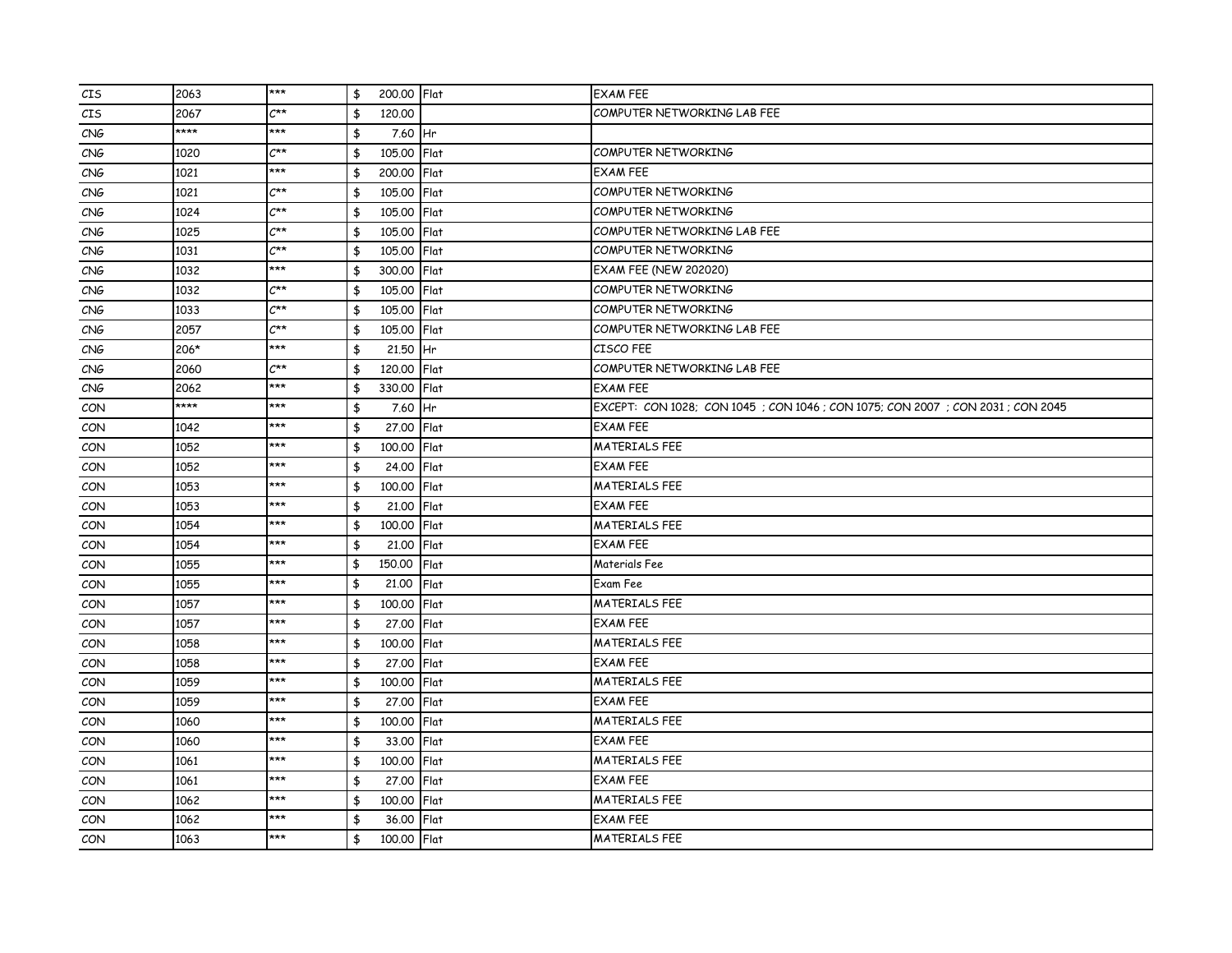| CON                                 | 1063 | $***$            | $\frac{4}{3}$<br>33.00 Flat |      | <b>EXAM FEE</b>                                                                          |
|-------------------------------------|------|------------------|-----------------------------|------|------------------------------------------------------------------------------------------|
| CON                                 | 1064 | ***              | 100.00 Flat<br>\$           |      | <b>MATERIALS FEE</b>                                                                     |
| CON                                 | 1064 | ***              | 33.00 Flat<br>\$            |      | <b>EXAM FEE</b>                                                                          |
| CON                                 | 1065 | $***$            | 100.00 Flat<br>\$           |      | <b>MATERIALS FEE</b>                                                                     |
| CON                                 | 1065 | $***$            | \$<br>39.00 Flat            |      | <b>EXAM FEE</b>                                                                          |
| CON                                 | 1066 | ***              | \$<br>100.00 Flat           |      | <b>MATERIALS FEE</b>                                                                     |
| CON                                 | 1066 | ***              | \$<br>39.00 Flat            |      | <b>EXAM FEE</b>                                                                          |
| CON                                 | 1067 | ***              | \$<br>100.00 Flat           |      | <b>MATERIALS FEE</b>                                                                     |
| CON                                 | 1067 | ***              | 33.00 Flat<br>\$            |      | <b>EXAM FEE</b>                                                                          |
| CON                                 | 1068 | ***              | \$<br>100,00 Flat           |      | <b>MATERIALS FEE</b>                                                                     |
| CON                                 | 1068 | ***              | 27,00 Flat<br>\$            |      | <b>EXAM FEE</b>                                                                          |
| CON                                 | 1069 | ***              | 100.00 Flat<br>\$           |      | <b>MATERIALS FEE</b>                                                                     |
| CON                                 | 1069 | ***              | 33.00 Flat<br>\$            |      | <b>EXAM FEE</b>                                                                          |
| $\mathcal{C}\mathcal{S}\mathcal{C}$ | **** | ***              | \$<br>7.60 Hr               |      |                                                                                          |
| $\mathcal{C}\mathcal{S}\mathcal{C}$ | 1005 | $C^{\star\star}$ | 105.00 Flat<br>\$           |      | COMPUTER NETWORKING LAB FEE                                                              |
| <b>CUA</b>                          | **** | ***              | 7.60 Hr<br>\$               |      | EXCEPTION CUA1000; CUA1036; CUA1054                                                      |
| <b>CUA</b>                          | 1020 | ***              | 200,00 Flat<br>\$           |      | CUA MATERIALS COURSE FEE                                                                 |
| <b>CUA</b>                          | 1025 | ***              | \$<br>200,00 Flat           |      | CUA MATERIALS COURSE FEE                                                                 |
| <b>CUA</b>                          | 1027 | ***              | \$<br>200,00 Flat           |      | CUA MATERIALS COURSE FEE                                                                 |
| CUA                                 | 1029 | ***              | \$<br>200,00 Flat           |      | CUA MATERIALS COURSE FEE                                                                 |
| <b>CUA</b>                          | 1045 | ***              | 200,00 Flat<br>\$           |      | CUA MATERIALS COURSE FEE                                                                 |
| CUA                                 | 1050 | ***              | 200,00 Flat<br>\$           |      | CUA MATERIALS COURSE FEE                                                                 |
| <b>CUA</b>                          | 1051 | $***$            | \$<br>200.00 Flat           |      | <b>CUA MATERIALS COURSE FEE</b>                                                          |
| <b>CUA</b>                          | 1052 | ***              | 200,00 Flat<br>\$           |      | CUA MATERIALS COURSE FEE                                                                 |
| <b>CUA</b>                          | 1053 | ***              | \$<br>200.00 Flat           |      | CUA MATERIALS COURSE FEE                                                                 |
| <b>CUA</b>                          | 1054 | ***              | 200,00 Flat<br>\$           |      | CUA MATERIALS COURSE FEE                                                                 |
| <b>CUA</b>                          | 1061 | ***              | 200.00 Flat<br>\$           |      | CUA MATERIALS COURSE FEE                                                                 |
| <b>CUA</b>                          | 2010 | $***$            | 200,00 Flat<br>\$           |      | <b>CUA MATERIALS COURSE FEE</b>                                                          |
| <b>CUA</b>                          | 2033 | $***$            | 200,00 Flat<br>\$           |      | CUA MATERIALS COURSE FEE                                                                 |
| <b>CUA</b>                          | 2036 | ***              | 200,00 Flat<br>\$           |      | CUA MATERIALS COURSE FEE                                                                 |
| <b>CUA</b>                          | 2045 | ***              | 200,00 Flat<br>\$           |      | CUA MATERIALS COURSE FEE                                                                 |
| <b>CUA</b>                          | 2068 | ***              | \$<br>200,00 Flat           |      | CUA MATERIALS COURSE FEE                                                                 |
| <b>CUA</b>                          | 2069 | ***              | \$<br>200,00                | Flat | CUA MATERIALS COURSE FEE                                                                 |
| CWB                                 | **** | ***              | \$<br>7.60 Hr               |      |                                                                                          |
| DAN                                 | **** | ***              | 7.60 Hr<br>\$               |      | DAN 1050                                                                                 |
| <b>DEA</b>                          | **** | ***              | \$<br>7.60 Hr               |      | EXCEPTION DEA1035 ;; DEA1031                                                             |
| <b>DEA</b>                          | 1021 | ***              | 4.55 Flat<br>\$             |      | DEA MATERIALS FEE (Materials Consumables)                                                |
| <b>DEA</b>                          | 1023 | $***$            | 59.15 Flat<br>\$            |      | DEA MATERIALS FEE (Materials Consumables)                                                |
| <b>DEA</b>                          | 1024 | ***              | 96.12 Flat<br>\$            |      | DEA MATERIALS FEE (Materials-consumables \$69.62; Radiation Dosimeter Badge Fee \$26.50) |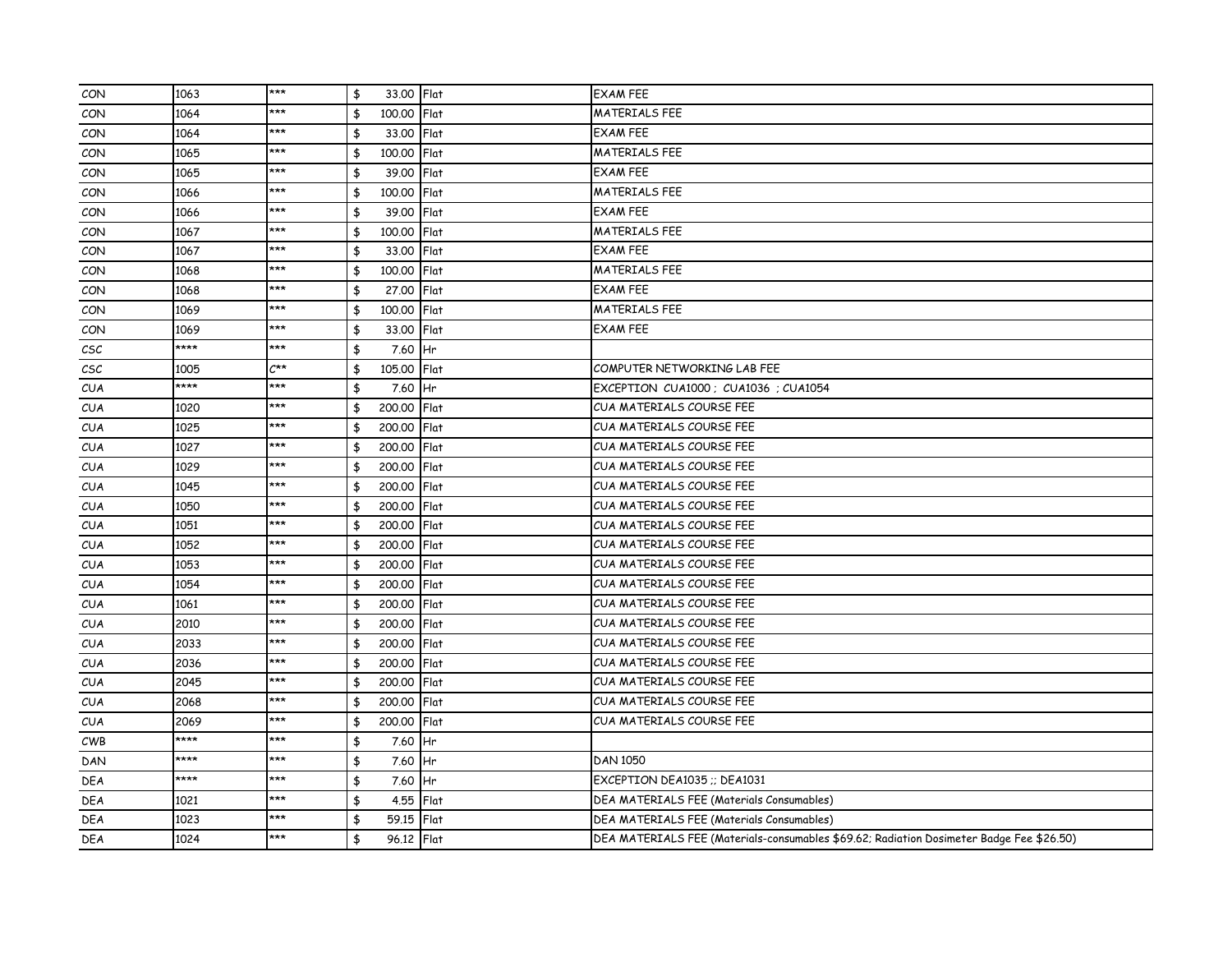| <b>DEA</b> | 1031 | $***$ | $\frac{4}{3}$<br>13.65 Flat                 |                | DEA MATERIALS FEE (Materials Consumables)                                                          |
|------------|------|-------|---------------------------------------------|----------------|----------------------------------------------------------------------------------------------------|
| <b>DEA</b> | 1033 | ***   | $\frac{4}{5}$<br>81.90 Flat                 |                | DEA MATERIALS FEE (Materials Consumables)                                                          |
| <b>DEA</b> | 1034 | $***$ | \$<br>21.55 Flat                            |                | DEA MATERIALS FEE (Radiation Dosimeter Badge Fee)                                                  |
|            |      |       |                                             |                |                                                                                                    |
| <b>DEA</b> | 1035 | ***   | \$<br>27.30 Flat                            |                | DIGITAL CONTENT FEE (Dental Software Support & Related Expenses) (D/C Descrip DEA Radiography Fee) |
| <b>DEA</b> | 1081 | ***   | \$<br>9.00                                  | Flat           | DEA MALPRACTICE INS                                                                                |
| DEA        | 1082 | $***$ | $\frac{1}{2}$<br>9.00 Flat                  |                | DEA MALPRACTICE INS                                                                                |
| <b>DEA</b> | 2011 | ***   | \$<br>455.00                                | Flat           | DEA MATERIALS FEE (Materials Consumables)                                                          |
| <b>DEA</b> | 2021 | $***$ | $\frac{4}{3}$<br>182.00 Flat                |                | DEA MATERIALS FEE (Materials Consumables)                                                          |
| DIT        | **** | ***   | $\frac{4}{5}$<br>7.60                       | H <sub>r</sub> | EXCEPTIONS DIT 1021 / DIT 1023 / DIT2012 / DIT2015 / DIT2056                                       |
| <b>DPM</b> | **** | ***   | $\frac{1}{2}$<br>7.60 Hr                    |                |                                                                                                    |
| <b>DPM</b> | 1003 | ***   | $\frac{1}{2}$<br>100.00 Flat                |                | DPM MATERIALS FEE                                                                                  |
| <b>DPM</b> | 1021 | ***   | \$<br>20.00 Flat                            |                | Materials Fee                                                                                      |
| <b>DPM</b> | 1022 | ***   | $\pmb{\ddagger}$<br>$\overline{20.00}$ Flat |                | Materials Fee                                                                                      |
| <b>DPM</b> | 2003 | ***   | $\frac{4}{3}$<br>100.00 Flat                |                | DPM MATERIALS FEE                                                                                  |
| <b>DRV</b> | **** | ***   | \$<br>7.60                                  | Hr             | EXCEPTIONS: DRV 100 ; DRV1000                                                                      |
| <b>DRV</b> | 1030 | ***   | $\frac{4}{5}$<br>175.00 Flat                |                | DRV DRIVE COURSE FEE (DRV Skill Test Fee)                                                          |
| EGG        | **** | ***   | \$<br>7.60                                  | Hr             |                                                                                                    |
| EGT        | **** | ***   | $\frac{4}{5}$<br>7.60                       | <b>Hr</b>      |                                                                                                    |
| EGT        | 2310 | ***   | \$<br>85.00                                 | Flat           | Materials Fee                                                                                      |
| EIC        | **** | ***   | $\frac{1}{2}$<br>7.60                       | Hr             |                                                                                                    |
| EIC        | 1860 | ***   | $\frac{4}{3}$<br>36,00 Flat                 |                | <b>EXAM FEE</b>                                                                                    |
| EIC        | 1861 | ***   | $\frac{4}{3}$<br>36.00 Flat                 |                | <b>EXAM FEE</b>                                                                                    |
| EIC        | 2340 | ***   | \$<br>20,00                                 | Flat           | EIC MATERIALS FEE                                                                                  |
| EIC        | 2751 | ***   | $\frac{4}{5}$<br>75.00 Flat                 |                | EIC MATERIALS FEE                                                                                  |
| EIC        | 2757 | ***   | \$<br>35,00                                 | Flat           | EIC MATERIALS FEE                                                                                  |
| <b>ELT</b> | **** | ***   | $\frac{1}{2}$<br>7.60 Hr                    |                |                                                                                                    |
| <b>ELT</b> | 1004 | ***   | $\frac{1}{2}$<br>30.00                      | <b>IFlat</b>   | <b>ELT MATERIALS FEE</b>                                                                           |
| <b>ELT</b> | 1206 | $***$ | $\frac{4}{3}$<br>39.00 Flat                 |                | ELT MATERIALS FEE                                                                                  |
| ELT        | 2266 | ***   | $\frac{4}{3}$<br>65.00 Flat                 |                | <b>EXAM FEE</b>                                                                                    |
| <b>ELT</b> | 2266 | ***   | $\frac{4}{5}$<br>42,00 Flat                 |                | ELT MATERIALS FEE                                                                                  |
| <b>ELT</b> | 2357 | ***   | \$<br>75.00                                 | Flat           | ELT MATERIALS FEE                                                                                  |
| ELT        | 2358 | $***$ | $\frac{4}{5}$<br>25,00                      | Flat           | ELT MATERIALS FEE                                                                                  |
| <b>ELT</b> | 2359 | ***   | \$<br>25,00                                 | Flat           | ELT MATERIALS FEE                                                                                  |
| ELT        | 2362 | ***   | $\pmb{\ddagger}$<br>50.00                   |                | Materials Fee                                                                                      |
| <b>ELT</b> | 2368 | ***   | 25.60 Flat<br>$\frac{4}{3}$                 |                | ELT MATERIALS FEE                                                                                  |
| EMP        | **** | $***$ | \$<br>7.60 Hr                               |                |                                                                                                    |
| EMS        | **** | ***   | \$<br>7.60 Hr                               |                |                                                                                                    |
| EMS        | 1021 | ***   | \$<br>20.00 Flat                            |                | <b>EMS MATERIALS FEE</b>                                                                           |
| EMS        | 1030 | ***   | \$<br>40.00 Flat                            |                | <b>EMS MATERIALS FEE</b>                                                                           |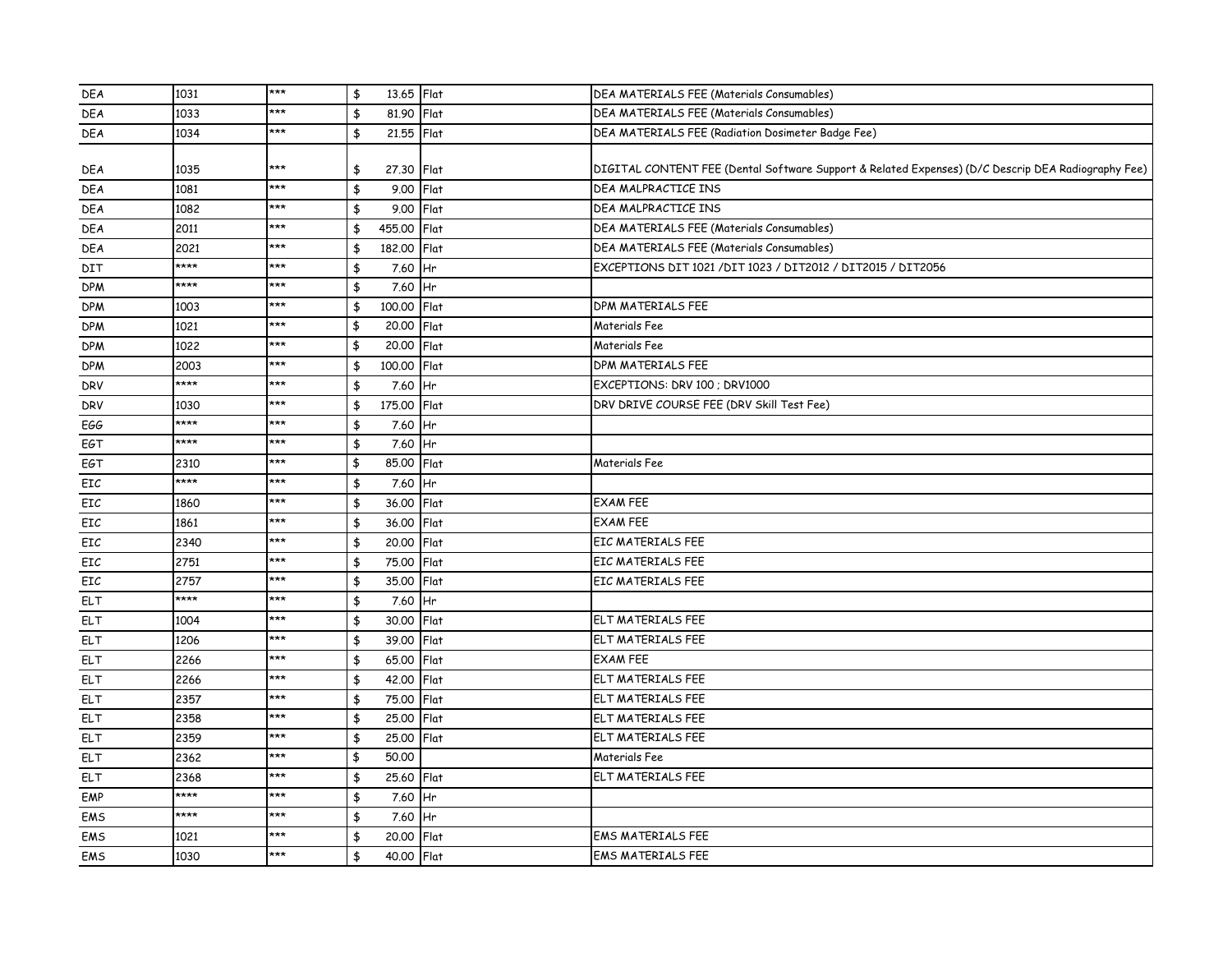| EMS        | 1030 | $***$            | 9.00 Flat<br>\$             |           | <b>MALPRACTICE INS</b>            |
|------------|------|------------------|-----------------------------|-----------|-----------------------------------|
| EMS        | 1070 | $***$            | \$<br>10.00 Flat            |           | 3RD RIDE FEE                      |
| EMS        | 1070 | ***              | 9.00 Flat<br>\$             |           | MALPRACTICE INS                   |
| EMS        | 1071 | $***$            | \$<br>30.00                 | Flat      | 3RD RIDE FEE                      |
| EMS        | 1071 | $***$            | \$<br>9.00 Flat             |           | <b>MALPRACTICE INS</b>            |
| EMS        | 1081 | ***              | \$<br>10.00                 | Flat      | RIDE-ALONG FEE                    |
| EMS        | 1081 | $***$            | \$<br>9.00                  | Flat      | MALPRACTICE INS                   |
| EMS        | 2025 | $***$            | \$<br>89.25 Flat            |           | <b>FISDAP FEE</b>                 |
| EMS        | 2025 | ***              | \$<br>10.00                 | Flat      | THIRD RIDE FEE                    |
| EMS        | 2025 | $***$            | 9.00 Flat<br>\$             |           | MALPRACTICE INS                   |
| EMS        | 2026 | ***              | \$<br>75.00 Flat            |           | <b>EMS MATERIALS FEE</b>          |
| EMS        | 2027 | ***              | 35,00<br>\$                 | Flat      | CLINICAL FEE                      |
| EMS        | 2027 | ***              | $\frac{4}{5}$<br>15.00 Flat |           | AHA PALS CERT                     |
| EMS        | 2031 | $***$            | $\frac{4}{5}$<br>15.00 Flat |           | AHA ACLS CERT                     |
| EMS        | 2037 | $***$            | \$<br>28,00                 | Flat      | <b>EXAM FEE</b>                   |
| EMS        | 2037 | $***$            | \$<br>9.00                  | Flat      | MALPRACTICE INS                   |
| EMS        | 2080 | ***              | \$<br>100,00 Flat           |           | <b>INTERNSHIP FEE</b>             |
| EMS        | 2081 | ***              | \$<br>100,00                | Flat      | <b>INTERNSHIP FEE</b>             |
| ENG        | **** | ***              | \$<br>7.60                  | <b>Hr</b> |                                   |
| ENT        | **** | $***$            | \$<br>7.60 Hr               |           | NOT CURRENTLY OFFERING            |
| ENV        | **** | ***              | \$<br>7.60                  | <b>Hr</b> |                                   |
| ENV        | 1111 | $C^{\star\star}$ | 203.95 Flat<br>\$           |           | COST OF LAB KIT                   |
| <b>ENY</b> | **** | ***              | 7.60 Hr<br>\$               |           | NOT CURRENTLY OFFERING            |
| EQM        | **** | ***              | \$<br>7.60 Hr               |           | NOT CURRENTLY OFFERING            |
| ESA        | **** | ***              | \$<br>7.60 Hr               |           |                                   |
| FAS        | **** | $***$            | 7.60 Hr<br>\$               |           | NOT CURRENTLY OFFERING            |
| <b>FMT</b> | **** | $***$            | \$<br>7.60 Hr               |           | NOT CURRENTLY OFFERING            |
| FST        | **** | $***$            | $\frac{4}{3}$<br>7.60       | Hr        |                                   |
| FST        | 1000 | $***$            | \$<br>400.00                | Flat      | Protection Repair/Replacement FEE |
| FST        | 1007 | ***              | \$<br>25.00                 | Flat      | Protection Repair/Replacement FEE |
| <b>FSW</b> | **** | ***              | \$<br>7.60                  | Hr        |                                   |
| GEO        | 1012 | $***$            | 7.60 Hr<br>\$               |           |                                   |
| GEY        | **** | ***              | 7.60<br>\$                  | Hr        |                                   |
| GEY        | 1111 | $C^{\star\star}$ | \$<br>178.00 Flat           |           | COST OF LAB KIT                   |
| GEY        | 1112 | $C^{\star\star}$ | 193.95 Flat<br>\$           |           | COST OF LAB KIT                   |
| GIS        | **** | ***              | 7.60<br>\$                  | Hr        |                                   |
| <b>HHP</b> | **** | $***$            | 7.60 Hr<br>\$               |           |                                   |
| HIT        | **** | ***              | 7.60 Hr<br>\$               |           | NOT CURRENTLY OFFERING            |
| <b>HLT</b> | **** | ***              | 7.60 Hr<br>\$               |           |                                   |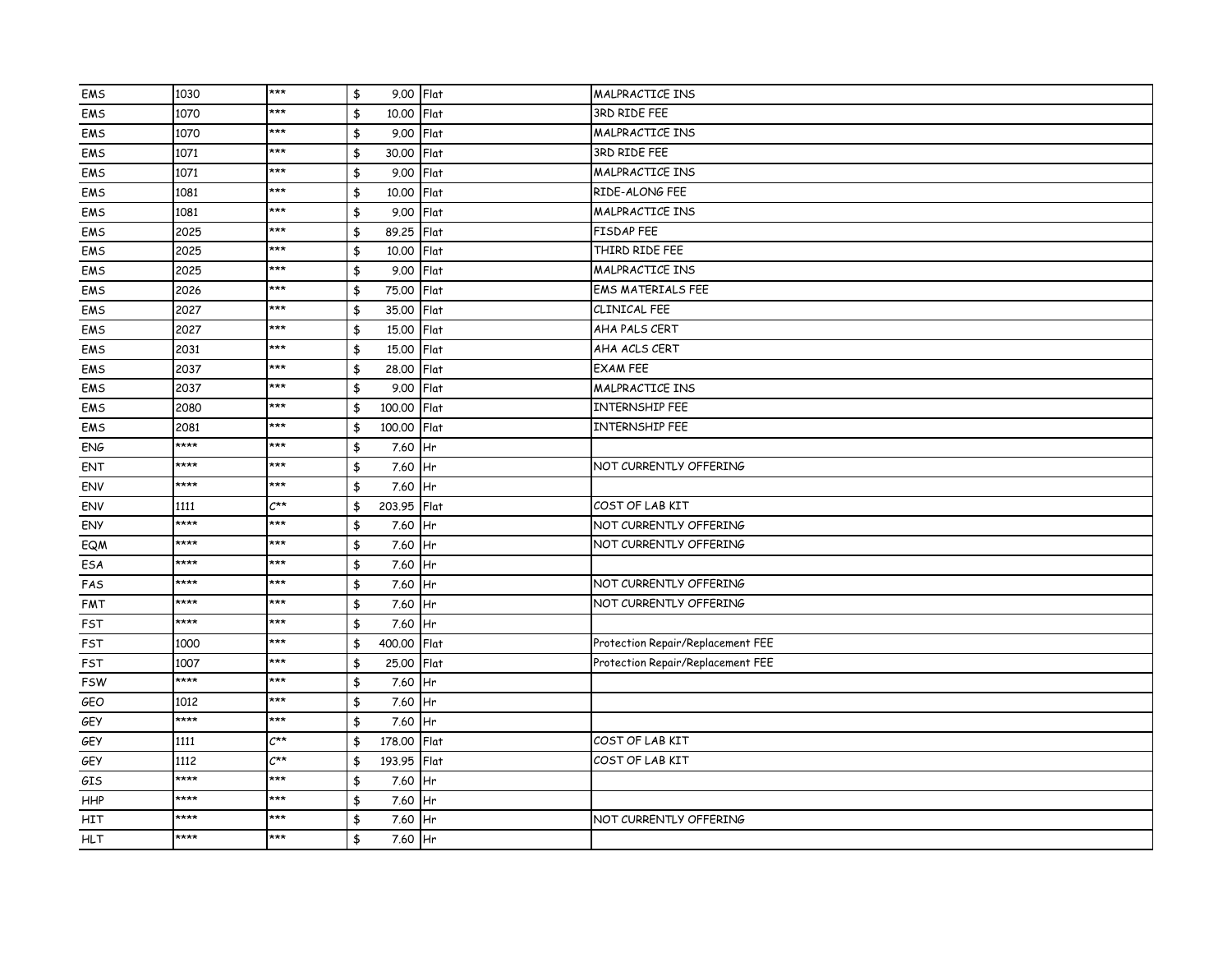| <b>HPR</b> | **** | $***$ | \$<br>7.60 Hr     |             |                                        |
|------------|------|-------|-------------------|-------------|----------------------------------------|
| <b>HPR</b> | 1011 | ***   | \$<br>9.00 Flat   |             | CPR FEE (AHA Basic Life Support)       |
| <b>HPR</b> | 1011 | $***$ | 3.00 Flat<br>\$   |             | <b>MATERIALS FEE</b>                   |
| HPR        | 1020 | $***$ | \$<br>9.00        | Flat        | <b>MALPRACINS</b>                      |
| <b>HPR</b> | 2011 | ***   | \$<br>16.00       | Flat        | CPR FEE (ACLS Cert Card)               |
| <b>HPR</b> | 2013 | ***   | \$<br>16.00       | Flat        | CPR FEE (PALS Cert Card)               |
| <b>HPR</b> | 2013 | ***   | \$<br>3.00        | Flat        | <b>MATERIALS FEE</b>                   |
| <b>HPR</b> | 2020 | ***   | \$<br>9.00        | Flat        | <b>MALPRACINS</b>                      |
| <b>HTM</b> | **** | ***   | \$<br>7.60 Hr     |             | NOT CURRENTLY OFFERING                 |
| <b>HVA</b> | **** | ***   | \$<br>7.60        | <b>I</b> Hr |                                        |
| <b>HVA</b> | 1012 | ***   | \$<br>25.00 Flat  |             | HVAC TEST FEE (Online Exam Fee)        |
| <b>HVA</b> | 1013 | ***   | \$<br>25.00 Flat  |             | HVAC TEST FEE (EPA Exam Fee)           |
| <b>HVA</b> | 1032 | ***   | \$<br>25.00       | Flat        | <b>MATERIALS FEE</b>                   |
| <b>HVA</b> | 2033 | ***   | \$<br>25.00 Flat  |             | HVA MATERIALS FEE                      |
| <b>HVA</b> | 2045 | ***   | \$<br>15.00 Flat  |             | HVAC TEST FEE (Certification Test Fee) |
| <b>HVA</b> | 2062 | $***$ | \$<br>25.00       | Flat        | <b>HVA MATERIALS FEE</b>               |
| HWE        | **** | ***   | \$<br>7.60        | Hr          | EXCEPTIONS: HWE1005 ; HWE1065; HWE1068 |
| HWE        | 1001 | ***   | \$<br>23.00 Flat  |             | AHA CPR, First Aid & AED Card;         |
| HWE        | 1001 | ***   | \$<br>3.00        | Flat        | <b>MATERIALS FEE</b>                   |
| IHP        | **** | ***   | \$<br>7.60 Hr     |             | NEW PREFIX 202230                      |
| IND        | **** | ***   | \$<br>7.60 Hr     |             | EXCEPTION: IND2202                     |
| LEA        | **** | ***   | \$<br>7.60        | <b>I</b> Hr |                                        |
| LEA        | 1006 | ***   | \$<br>150,00 Flat |             | LEA MATERIAL FEE                       |
| LEA        | 1007 | ***   | 250.00 Flat<br>\$ |             | LEA Repair Replace Fee                 |
| LEA        | 1008 | ***   | 700,00 Flat<br>\$ |             | LEA MATERIAL FEE                       |
| MAC        | **** | $***$ | 7.60 Hr<br>\$     |             |                                        |
| MAC        | 1010 | $***$ | \$<br>75.00 Flat  |             | <b>MATERIALS FEE</b>                   |
| MAC        | 1011 | $***$ | \$<br>75,00       | Flat        | <b>MATERIALS FEE</b>                   |
| MAC        | 1012 | ***   | \$<br>75.00       | Flat        | <b>MATERIALS FEE</b>                   |
| MAC        | 1020 | ***   | \$<br>75,00       | Flat        | <b>MAC MATERIALS FEE</b>               |
| MAC        | 1021 | ***   | \$<br>100.00      | Flat        | <b>MAC MATERIALS FEE</b>               |
| MAC        | 1022 | ***   | \$<br>100.00      | Flat        | <b>MAC MATERIALS FEE</b>               |
| MAC        | 2005 | ***   | \$<br>90.00       | Flat        | <b>MAC MATERIALS FEE</b>               |
| MAC        | 2006 | ***   | \$<br>90.00       | Flat        | <b>MAC MATERIALS FEE</b>               |
| MAC        | 2041 | ***   | \$<br>75.00 Flat  |             | <b>MAC MATERIALS FEE</b>               |
| MAC        | 2046 | ***   | \$<br>75,00       | Flat        | <b>MAC MATERIALS FEE</b>               |
| MAC        | 2052 | ***   | 45.00 Flat<br>\$  |             | <b>MAC MATERIALS FEE</b>               |
| MAP        | **** | $***$ | \$<br>7.60 Hr     |             |                                        |
| MAP        | 1083 | ***   | 9.00 Flat<br>\$   |             | MED ASST MAL PRACINS                   |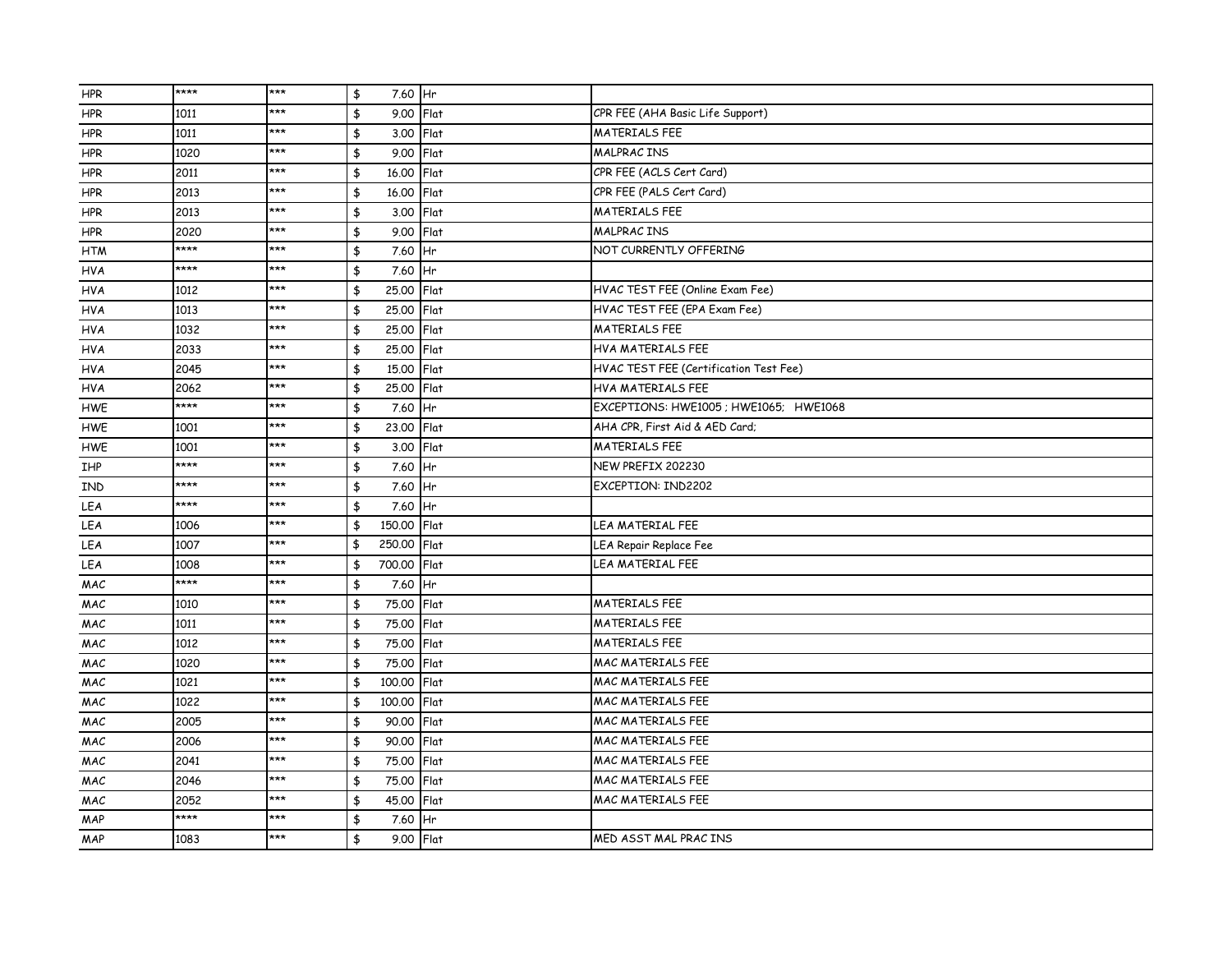| MAT        | **** | $***$ | 7.60 Hr<br>\$     |      |                                                                            |
|------------|------|-------|-------------------|------|----------------------------------------------------------------------------|
| <b>MET</b> | **** | ***   | 7.60 Hr<br>\$     |      |                                                                            |
| <b>MGD</b> | **** | $***$ | \$<br>7.60 Hr     |      |                                                                            |
| <b>MOT</b> | **** | ***   | \$<br>7.60 Hr     |      |                                                                            |
| <b>MOT</b> | 1050 | ***   | \$<br>415.00 Flat |      | MEMBERSHIP/EXAM FEE                                                        |
| MOT        | 1050 | ***   | \$<br>150,00      | Flat | <b>MOT Subscription Fee</b>                                                |
| <b>MOT</b> | 1081 | ***   | \$<br>9.00 Flat   |      | MALPRACTICE INS,                                                           |
| <b>MOT</b> | 1082 | ***   | \$<br>9.00 Flat   |      | MALPRACTICE INS.                                                           |
| <b>MOT</b> | 2040 | ***   | \$<br>41.00       | Flat | <b>MOT Subscription Fee</b>                                                |
| MTE        | **** | ***   | 7.60 Hr<br>\$     |      |                                                                            |
| <b>MTE</b> | 2330 | ***   | \$<br>75.00 Flat  |      | MTE MATERIAL FEE                                                           |
| MUS        | **** | ***   | 7.60 Hr<br>\$     |      | EXCEPTIONS: MUS1020; MUS1021; MUS1022; MUS1023; MUS1025; MUS1026; MUS1067; |
| <b>MUS</b> | 1041 | ***   | \$<br>260,00 Flat |      | MUS PRIVATE LESSON FEE                                                     |
| <b>MUS</b> | 1042 | ***   | 260.00 Flat<br>\$ |      | <b>MUS PRIVATE LESSON FEE</b>                                              |
| <b>MUS</b> | 1043 | ***   | 260,00 Flat<br>\$ |      | MUS PRIVATE LESSON FEE                                                     |
| <b>MUS</b> | 1044 | ***   | 260.00 Flat<br>\$ |      | MUS PRIVATE LESSON FEE                                                     |
| <b>MUS</b> | 2041 | ***   | \$<br>260,00 Flat |      | MUS PRIVATE LESSON FEE                                                     |
| <b>MUS</b> | 2042 | $***$ | \$<br>260,00 Flat |      | MUS PRIVATE LESSON FEE                                                     |
| <b>MUS</b> | 2043 | ***   | \$<br>260,00 Flat |      | <b>MUS PRIVATE LESSON FEE</b>                                              |
| <b>MUS</b> | 2044 | ***   | \$<br>260.00 Flat |      | MUS PRIVATE LESSON FEE                                                     |
| <b>NRE</b> | **** | ***   | 7.60 Hr<br>\$     |      |                                                                            |
| <b>NUA</b> | **** | $***$ | 7.60 Hr<br>\$     |      |                                                                            |
| <b>NUA</b> | 1070 | ***   | 9.00 Flat<br>\$   |      | MALPRACTICE INS                                                            |
| <b>NUA</b> | 1071 | ***   | \$<br>39.50 Flat  |      | NUR Platform Fee                                                           |
| <b>NUR</b> | **** | ***   | \$<br>7.60 Hr     |      |                                                                            |
| <b>NUR</b> | 1006 | $***$ | \$<br>155,00 Flat |      | <b>MATERIALS FEE</b>                                                       |
| <b>NUR</b> | 1006 | ***   | \$<br>150,00 Flat |      | SIMULATION TECHNOLOGY FEE                                                  |
| <b>NUR</b> | 1009 | ***   | \$<br>50.00 Flat  |      | <b>MATERIALS FEE</b>                                                       |
| <b>NUR</b> | 1009 | ***   | \$<br>39.50 Flat  |      | PLATFORM FEE UCHEALTH SYSTEMS                                              |
| <b>NUR</b> | 1009 | ***   | \$<br>9.00 Flat   |      | <b>MALPRACTICE INS</b>                                                     |
| <b>NUR</b> | 1009 | ***   | 150,00 Flat<br>\$ |      | SIMULATION TECHNOLOGY FEE                                                  |
| <b>NUR</b> | 1050 | $***$ | \$<br>30.00 Flat  |      | <b>MATERIALS FEE</b>                                                       |
| <b>NUR</b> | 1050 | ***   | \$<br>150,00 Flat |      | SIMULATION TECHNOLOGY FEE                                                  |
| <b>NUR</b> | 1089 | ***   | \$<br>30.00 Flat  |      | Materials Fee                                                              |
| <b>NUR</b> | 2006 | $***$ | \$<br>90.00 Flat  |      | <b>MATERIALS FEE</b>                                                       |
| <b>NUR</b> | 2006 | ***   | 9.00 Flat<br>\$   |      | MALPRACTICE INS                                                            |
| <b>NUR</b> | 2006 | ***   | 150,00 Flat<br>\$ |      | SIMULATION TECHNOLOGY FEE                                                  |
| <b>NUR</b> | 2011 | ***   | \$<br>15,00 Flat  |      | <b>MATERIALS FEE</b>                                                       |
| <b>NUR</b> | 2011 | ***   | 150.00 Flat<br>\$ |      | SIMULATION TECHNOLOGY FEE                                                  |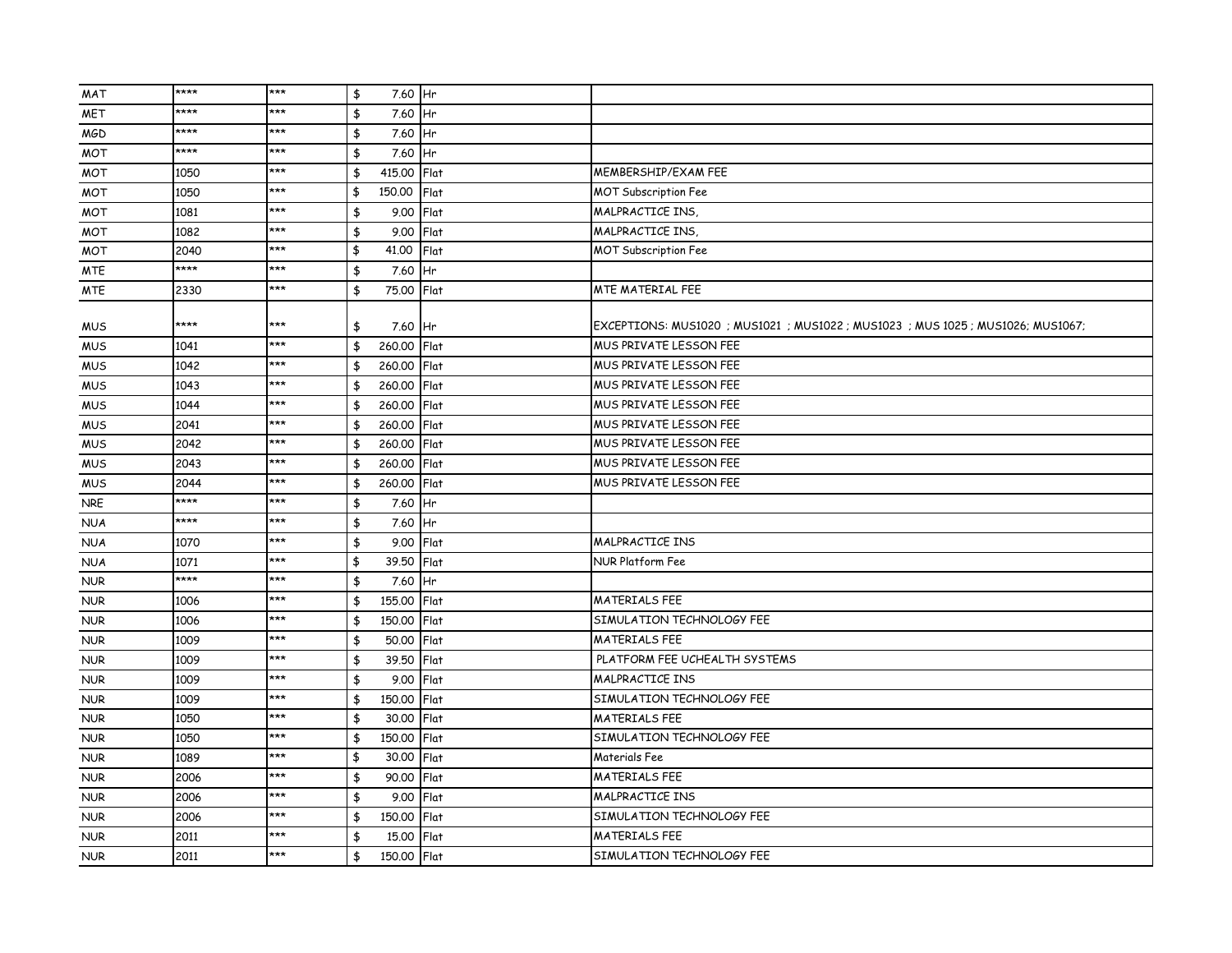| <b>NUR</b> | 2016 | $***$                      | 150.00 Flat<br>\$            |      | SIMULATION TECHNOLOGY FEE                                   |
|------------|------|----------------------------|------------------------------|------|-------------------------------------------------------------|
| <b>NUR</b> | 2030 | ***                        | 150.00 Flat<br>\$            |      | SIMULATION TECHNOLOGY FEE                                   |
| <b>NUR</b> | 4009 | ***                        | \$<br>9.00 Flat              |      | Malpractice Insurance                                       |
| <b>NUR</b> | 4010 | $***$                      | \$<br>$9.00$ Flat            |      | Malpractice Insurance                                       |
| OSH        | **** | ***                        | \$<br>7.60 Hr                |      |                                                             |
| OUT        | **** | ***                        | \$<br>7.60 Hr                |      |                                                             |
| OUT        | 1300 | ***                        | \$<br>299.00 Flat            |      | KAYAKING COURSE FEE                                         |
| OUT        | 1385 | ***                        | 348.00 Flat<br>\$            |      | SCUBA DIVING CERTIFICATION                                  |
| OUT        | 1390 | ***                        | \$ 1,524.00 Flat             |      | SCUBA DIVING CERTIFICATION                                  |
| OUT        | 1520 | ***                        | \$<br>50.00 Flat             |      | INDOOR ICE CLIMBING COURSE FEE                              |
| OUT        | 1670 | ***                        | 465,00 Flat<br>\$            |      | AVALANCHE LEVEL 1 COURSE FEE                                |
| OUT        | 2002 | ***                        | \$<br>130,00 Flat            |      | SCUBA DIVING CERTIFICATION                                  |
| OUT        | 2003 | ***                        | \$<br>275,00 Flat            |      | SCUBA DIVING CERTIFICATION                                  |
| OUT        | 2005 | ***                        | 989.00 Flat<br>\$            |      | SCUBA DIVING CERTIFICATION                                  |
| OUT        | 2007 | ***                        | \$ 1,860.00 Flat             |      | SCUBA DIVING CERTIFICATION Open Water Instructor Course Fee |
| OUT        | 2300 | $***$                      | \$<br>325.00 Flat            |      | SCUBA DIVING CERTIFICATION                                  |
| OUT        | 2330 | ***                        | 400.00 Flat<br>\$            |      | EXPEDITION RIVER COURSE FEE                                 |
| PHO        | **** | ***                        | \$<br>7.60 Hr                |      | EXCEPTIONS: PHO2187 ; PHO2080 ; PHO2081                     |
| PHT        | **** | $***$                      | \$<br>7.60 Hr                |      |                                                             |
| PHT        | 1014 | ***                        | \$<br>10.00                  | Flat | PHT Simulation Technology Fee                               |
| PHT        | 1041 | ***                        | \$<br>40.00 Flat             |      | PHT Simulation Technology Fee                               |
| PHT        | 1070 | ***                        | \$<br>9.00 Flat              |      | PHT MALPRACTICE INS                                         |
| PHT        | 1070 | ***                        | $\frac{1}{2}$<br>129.00 Flat |      | NATIONAL EXAM (Certificatoin Exam)                          |
| PHT        | 1070 | ***                        | \$<br>39.50 Flat             |      | PHT Platform Fee                                            |
| PHT        | 1071 | ***                        | 9.00 Flat<br>\$              |      | PHT MALPRACTICE INS                                         |
| PHT        | 2050 | ***                        | 135.00 Flat<br>\$            |      | <b>EXAM FEE</b>                                             |
| PHY        | **** | ***                        | 7.60 Hr<br>\$                |      |                                                             |
| <b>PHY</b> | 1105 | $C^{\star\star}$           | \$<br>129.00 Flat            |      | COST OF LAB KIT                                             |
| <b>PHY</b> | 1111 | $C^{\star\star}$           | \$<br>123.95 Flat            |      | COST OF LAB KIT                                             |
| <b>PHY</b> | 1112 | $\mathcal{L}^{\star\star}$ | \$<br>128.95 Flat            |      | COST OF LAB KIT                                             |
| <b>PHY</b> | 2111 | $C^{\star\star}$           | \$<br>127.35 Flat            |      | COST OF LAB KIT                                             |
| PHY        | 2112 | $C^{\star\star}$           | \$<br>142.84 Flat            |      | COST OF LAB KIT                                             |
| PLU        | **** | ***                        | 7.60 Hr<br>\$                |      | NEW 202030                                                  |
| PLU        | 2007 | ***                        | \$<br>36.00 Flat             |      | PLU EXAM FEE                                                |
| PLU        | 2008 | ***                        | $\frac{4}{3}$<br>36.00 Flat  |      | PLU EXAM FEE                                                |
| <b>PSM</b> | **** | ***                        | 7.60 Hr<br>\$                |      |                                                             |
| PTA        | **** | $***$                      | 7.60 Hr<br>\$                |      | NEW 202030                                                  |
| <b>RCA</b> | **** | ***                        | 7.60 Hr<br>\$                |      | NEW 202030                                                  |
| RTE        | **** | ***                        | 7.60 Hr<br>\$                |      |                                                             |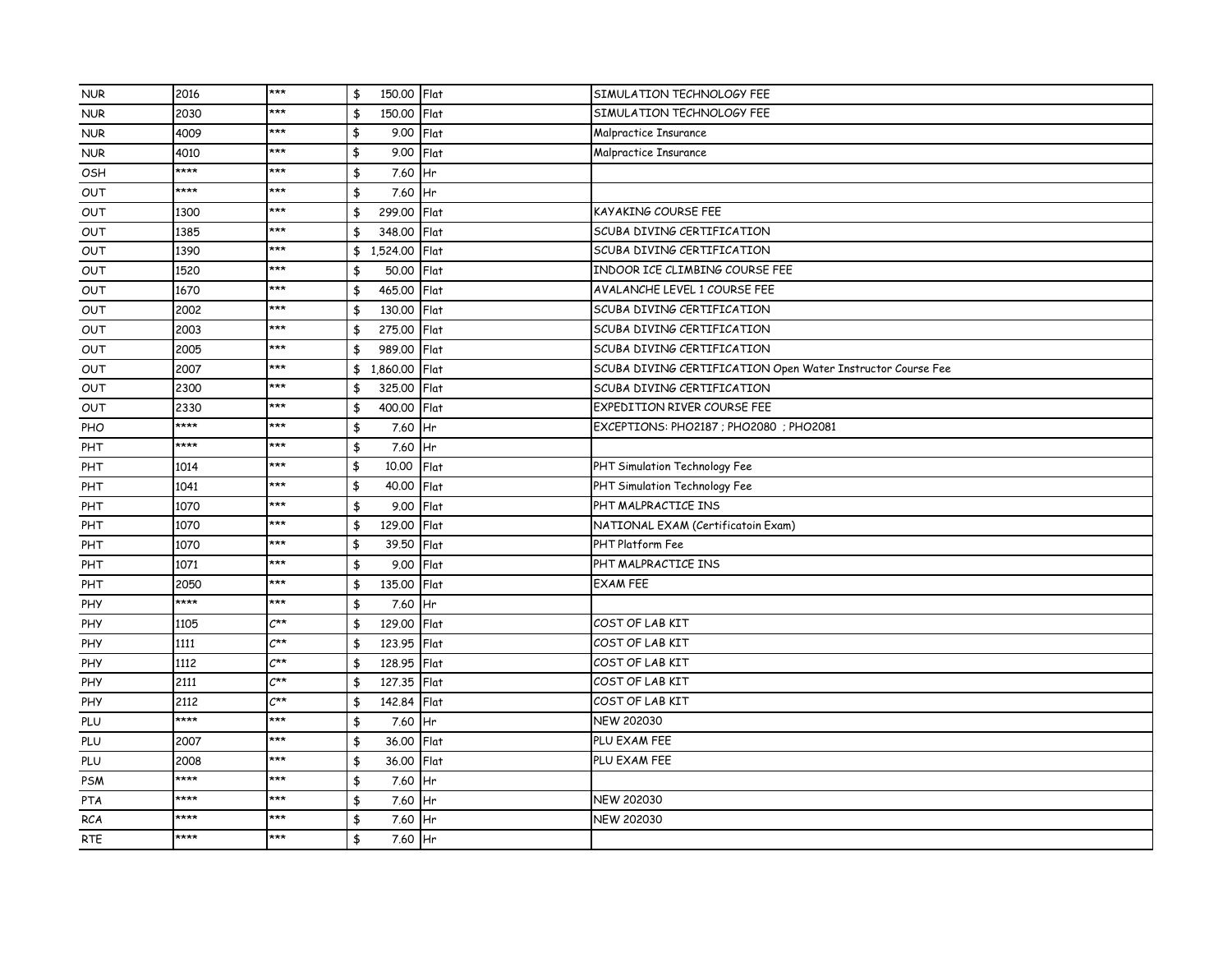| <b>RTV</b> | **** | $***$            | 7.60 Hr<br>\$                | EXCEPTIONS: RTV 1075; RTV2003 ; RTV2007; RTV2075                 |
|------------|------|------------------|------------------------------|------------------------------------------------------------------|
| SCI        | 1055 | $C^{\star\star}$ | \$<br>152.95 Flat            | COST OF LAB KIT                                                  |
| SCI        | 1056 | $C^{\star\star}$ | \$<br>152.95 Flat            | COST OF LAB KIT                                                  |
| <b>STE</b> | **** | $***$            | \$<br>7.60 Hr                | <b>NEW 202030</b>                                                |
| <b>STE</b> | 1000 | ***              | \$<br>80,00 Flat             | <b>MEMBERSHIP FEE</b>                                            |
| <b>STE</b> | 1001 | ***              | \$<br>120,00 Flat            | <b>STE MATERIALS FEE</b>                                         |
| STE        | 1010 | ***              | \$<br>120,00 Flat            | <b>STE MATERIALS FEE</b>                                         |
| STE        | 1015 | ***              | \$<br>120,00 Flat            | <b>STE MATERIALS FEE</b>                                         |
| <b>STE</b> | 1015 | $***$            | \$<br>39.50 Flat             | STE CLINICAL FEE                                                 |
| STE        | 1020 | ***              | \$<br>120,00 Flat            | <b>STE MATERIALS FEE</b>                                         |
| STE        | 1082 | ***              | \$<br>260,00 Flat            | STE EXAM FEE                                                     |
| <b>STE</b> | 2068 | ***              | \$<br>80.00 Flat             | STE EXAM FEE                                                     |
| TEC        | **** | ***              | \$<br>7.60 Hr                | NOT CURRENTLY OFFERING                                           |
| <b>THE</b> | **** | ***              | \$<br>7.60 Hr                | EXCEPTIONS: THE1005; THE1008; THE2011; THE2012; THE2015; THE2055 |
| <b>THE</b> | 1004 | ***              | \$<br>40.00 Flat             | THE MATERIALS FEE                                                |
| <b>THE</b> | 1016 | ***              | \$<br>40.00 Flat             | THE MATERIALS FEE                                                |
| <b>THE</b> | 1031 | ***              | \$<br>50.00 Flat             | THE MATERIALS FEE                                                |
| <b>VET</b> | **** | ***              | \$<br>7.60 Hr                |                                                                  |
| WEL        | **** | ***              | \$<br>7.60 Hr                |                                                                  |
| WEL        | 1013 | ***              | \$<br>56.00 Flat             | <b>WELDING MATERIALS</b>                                         |
| WEL        | 1014 | ***              | \$<br>56.00 Flat             | <b>WELDING MATERIALS</b>                                         |
| WEL        | 1021 | $***$            | \$<br>84.00 Flat             | <b>WELDING MATERIALS</b>                                         |
| WEL        | 1022 | ***              | \$<br>84.00 Flat             | <b>WELDING MATERIALS</b>                                         |
| WEL        | 1024 | ***              | \$<br>112,00 Flat            | <b>WELDING MATERIALS</b>                                         |
| WEL        | 1025 | ***              | $\frac{4}{3}$<br>112.00 Flat | <b>WELDING MATERIALS</b>                                         |
| WEL        | 1030 | ***              | \$<br>56.00 Flat             | <b>WELDING MATERIALS</b>                                         |
| WEL        | 2000 | ***              | \$<br>112.00 Flat            | <b>WELDING MATERIALS</b>                                         |
| WEL        | 2005 | ***              | \$<br>112.00 Flat            | <b>WELDING MATERIALS</b>                                         |
| WEL        | 2024 | ***              | \$<br>112,00 Flat            | <b>WELDING MATERIALS</b>                                         |
| WEL        | 2025 | ***              | \$<br>112,00 Flat            | <b>WELDING MATERIALS</b>                                         |
| WEL        | 2030 | ***              | \$<br>140.00 Flat            | <b>WELDING MATERIALS</b>                                         |
| WEL        | 2031 | ***              | \$<br>140.00 Flat            | <b>WELDING MATERIALS</b>                                         |
| WEL        | 2050 | ***              | \$<br>112,00 Flat            | <b>WELDING MATERIALS</b>                                         |
| WEL        | 2064 | ***              | \$<br>112,00 Flat            | <b>WELDING MATERIALS</b>                                         |
| WQM        | **** | ***              | 7.60 Hr<br>\$                |                                                                  |
| ZOO        | **** | ***              | \$<br>7.60 Hr                |                                                                  |
| ZOO        | 1010 | ***              | \$<br>20.75 Flat             | ZOOLOGY COURSE FEE                                               |
| ZOO        | 1020 | ***              | \$<br>20.75 Flat             | ZOOLOGY COURSE FEE                                               |
| ZOO        | 1030 | ***              | $\frac{4}{3}$<br>20.75 Flat  | ZOOLOGY COURSE FEE                                               |